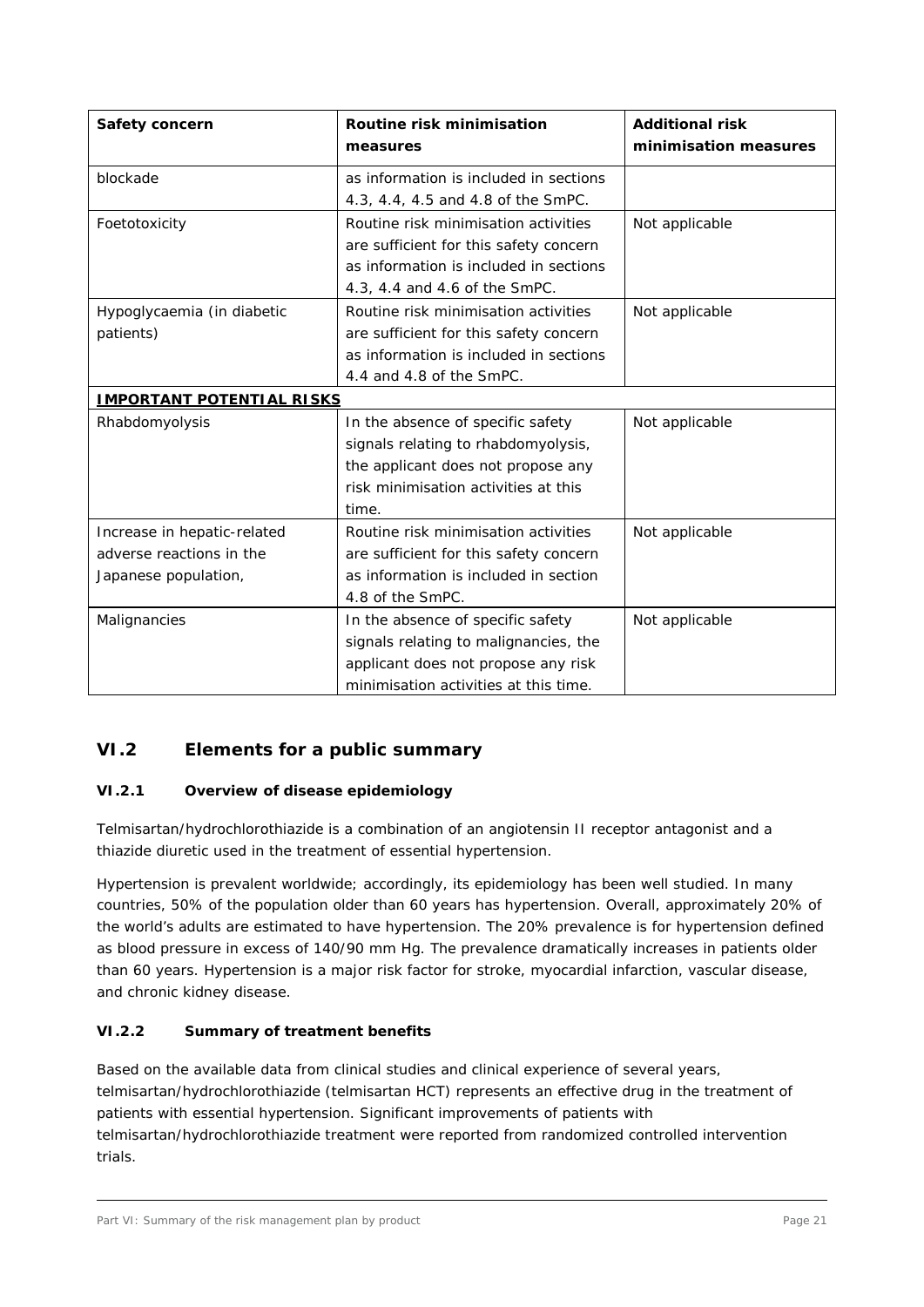Several studies have shown that telmisartan combination with HCT is more effective than telmisartan treatment alone.

Telmisartan given as monotherapy and in combination with HCT was compared with lisinopril as monotherapy and in combination with HCT in 578 patients with mild-to-moderate essential hypertension. During the maintenance period 56% of the telmisartan group and 55% of the lisinopril group were additionally treated with HCT. At the end of the maintenance period, diastolic blood pressure was controlled in 83% and 87% of the telmisartan and lisinopril patients, respectively, with blood pressure reductions of 23.8/16.6 mm Hg for telmisartan and 19.9/15.6 mm Hg for lisinopril. Telmisartan was concluded to be extremely effective in the treatment of mild-to- moderate hypertension both as monotherapy and in combination with HCT and is at least comparable in efficacy to lisinopril.

If administered as indicated in the Summary of Product Characteristics and taking into account the contra-indications, the warnings and precautions, telmisartan/hydrochlorothiazide can be considered effective in the approved indications and generally well tolerated.

## *VI.2.3 Unknowns relating to treatment benefits*

Not applicable.

## *VI.2.4 Summary of safety concerns*

#### **Important identified risks**

| <b>Risk</b>                                                                                                                                                                                  | What is known                                                                                                                                                                                                                                                                                                                                                                                                                                         | Preventability                                                                                                                                                                                                                                                                                                                                                                                                                                                                                                     |
|----------------------------------------------------------------------------------------------------------------------------------------------------------------------------------------------|-------------------------------------------------------------------------------------------------------------------------------------------------------------------------------------------------------------------------------------------------------------------------------------------------------------------------------------------------------------------------------------------------------------------------------------------------------|--------------------------------------------------------------------------------------------------------------------------------------------------------------------------------------------------------------------------------------------------------------------------------------------------------------------------------------------------------------------------------------------------------------------------------------------------------------------------------------------------------------------|
| Blood poisoning<br>(Sepsis)                                                                                                                                                                  | Blood poisoning is a severe infection<br>with whole-body inflammatory<br>response which can lead to death. This<br>can happen by chance or could be<br>related to a mechanism currently not<br>known. This side effect is rare (may<br>affect up to 1 in 1,000 people) but is<br>extremely serious.                                                                                                                                                   | Monitoring of early symptoms of<br>blood poisoning characterised by<br>whole-body inflammatory<br>response, rapid swelling of the<br>skin and mucosa (angioedema)<br>is advised. The patient should<br>discontinue medication<br>immediately and seek medical<br>advice.                                                                                                                                                                                                                                           |
| Impaired kidney function<br>due to blockade of the<br>hormone system that<br>regulates blood pressure<br>and water balance<br>(Renal dysfunction as<br>consequence of dual RAAS<br>blockade) | The renin-angiotensin- aldosterone<br>system (RAAS) is a hormone system<br>that regulates blood pressure and<br>water balance. As a consequence of<br>inhibiting this hormone system,<br>changes in kidney function have been<br>reported in susceptible individuals,<br>especially if combined with other<br>medication that may affect this<br>system. Up to 1 in 100 people may<br>experience kidney impairment<br>including acute kidney failure. | Telmisartan/hydrochlorothiazide<br>tablets must not be given if<br>patient has diabetes or impaired<br>kidney function and is treated<br>with a blood pressure lowering<br>medicine containing aliskiren.<br>Before taking<br>telmisartan/hydrochlorothiazide<br>tablets, patients should inform<br>the doctor if they are taking any<br>of the medicines used to treat<br>high blood pressure such as<br>aliskiren or an ACE-inhibitor (for<br>example enalapril, lisinopril,<br>ramipril), in particular if they |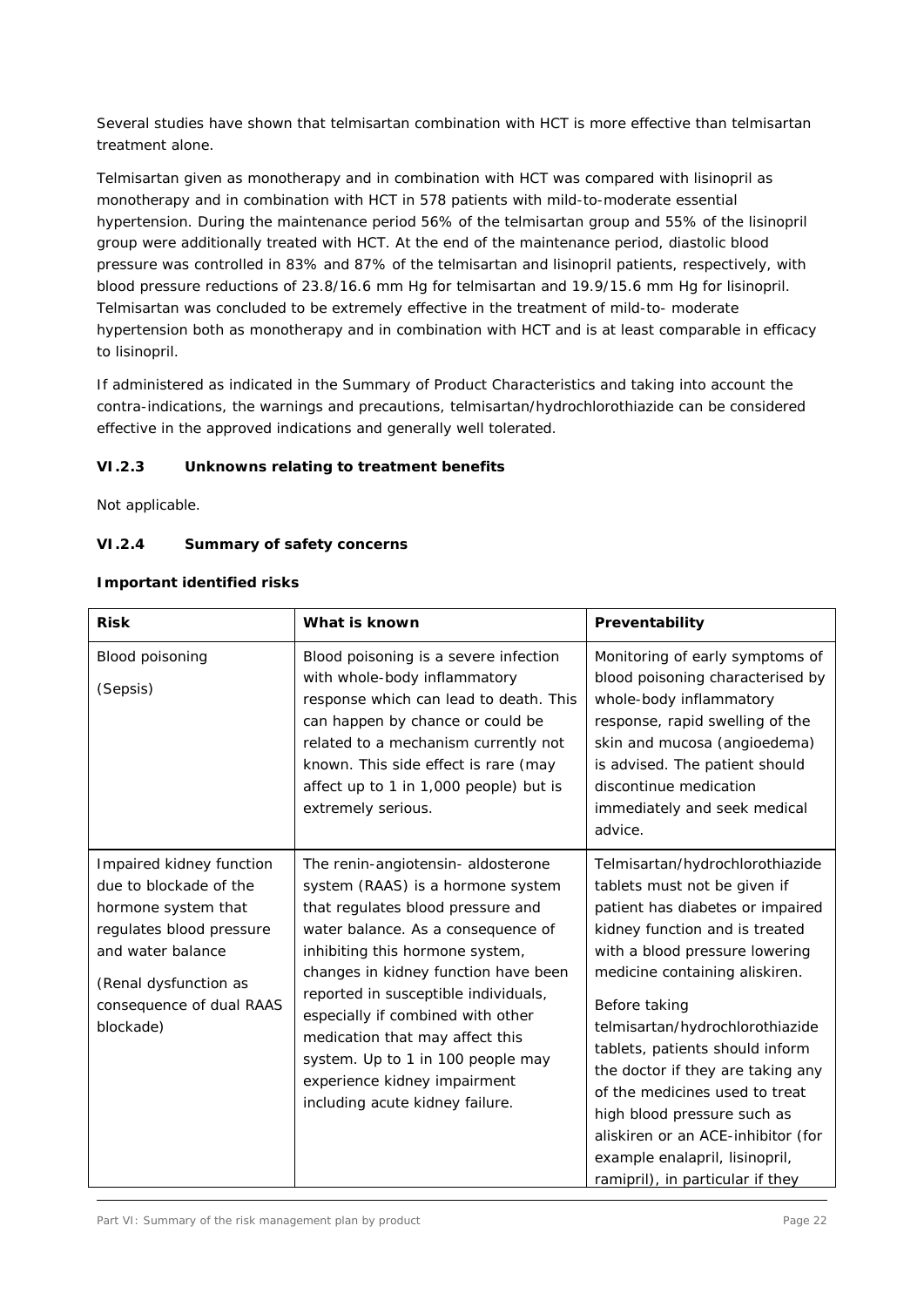| <b>Risk</b>                                                                               | What is known                                                                                                                                                                                              | Preventability                                                                                                                                                                                                                             |
|-------------------------------------------------------------------------------------------|------------------------------------------------------------------------------------------------------------------------------------------------------------------------------------------------------------|--------------------------------------------------------------------------------------------------------------------------------------------------------------------------------------------------------------------------------------------|
|                                                                                           |                                                                                                                                                                                                            | have diabetes-related kidney<br>problems<br>Doctor may decide to check the<br>kidney function, blood pressure,<br>and the amount of electrolytes<br>(e.g. potassium) in the blood at<br>regular intervals.                                 |
| Injury to the foetus<br>(Foetotoxicity)                                                   | Telmisartan may cross the placenta<br>and cause serious harm such as<br>impaired kidney function, low blood<br>pressure and increased blood<br>potassium levels or even death in the<br>developing foetus. | Telmisartan/hydrochlorothiazide<br>is not recommended in early<br>pregnancy, and must not be<br>taken if a woman is more than 3<br>months pregnant.<br>Patient must tell the doctor if<br>she thinks she is (or might<br>become) pregnant. |
| Low blood sugar in<br>patients with diabetes<br>(Hypoglycaemia (in<br>diabetic patients)) | Low blood sugars may occur in<br>diabetic patients under insulin or<br>antidiabetic therapy and telmisartan<br>treatment. This side effect is rare<br>(may affect up to 1 in 1,000 people).                | Patients should tell the doctor if<br>they are suffering from diabetes.<br>Doctor may decide to check the<br>sugar levels in the blood at<br>regular intervals or adjust the<br>dose of<br>telmisartan/hydrochlorothiazide.                |

# **Important potential risks**

| <b>Risk</b>                                                                                                                         | What is known (Including reason why it is considered a<br>potential risk)                                                                                                                                                                                                   |
|-------------------------------------------------------------------------------------------------------------------------------------|-----------------------------------------------------------------------------------------------------------------------------------------------------------------------------------------------------------------------------------------------------------------------------|
| Breakdown of damaged skeletal<br>muscle<br>(Rhabdomyolysis)                                                                         | Patients treated with angiotensin II receptor antagonists may be at<br>an increased risk of developing rhabdomyolysis. It is not known if<br>telmisartan/hydrochlorothiazide may increase the risk of<br>rhabdomyolysis.                                                    |
| Abnormal liver function in<br>Japanese patients<br>(Increase in hepatic-related<br>adverse reactions in the<br>Japanese population) | Abnormal liver function occurs rarely and may affect up to 1 in<br>1,000 people. Japanese patients are more likely to experience<br>abnormal liver function. Most cases of abnormal liver function<br>occurred in Japanese patients.                                        |
| Malignancies                                                                                                                        | A review was carried out (by the EMA) to investigate a possible link<br>between the use of this class of medicines and the occurrence of<br>new cancers. The outcome was that there is no increased risk of<br>cancer and that the benefits continue to outweigh the risks. |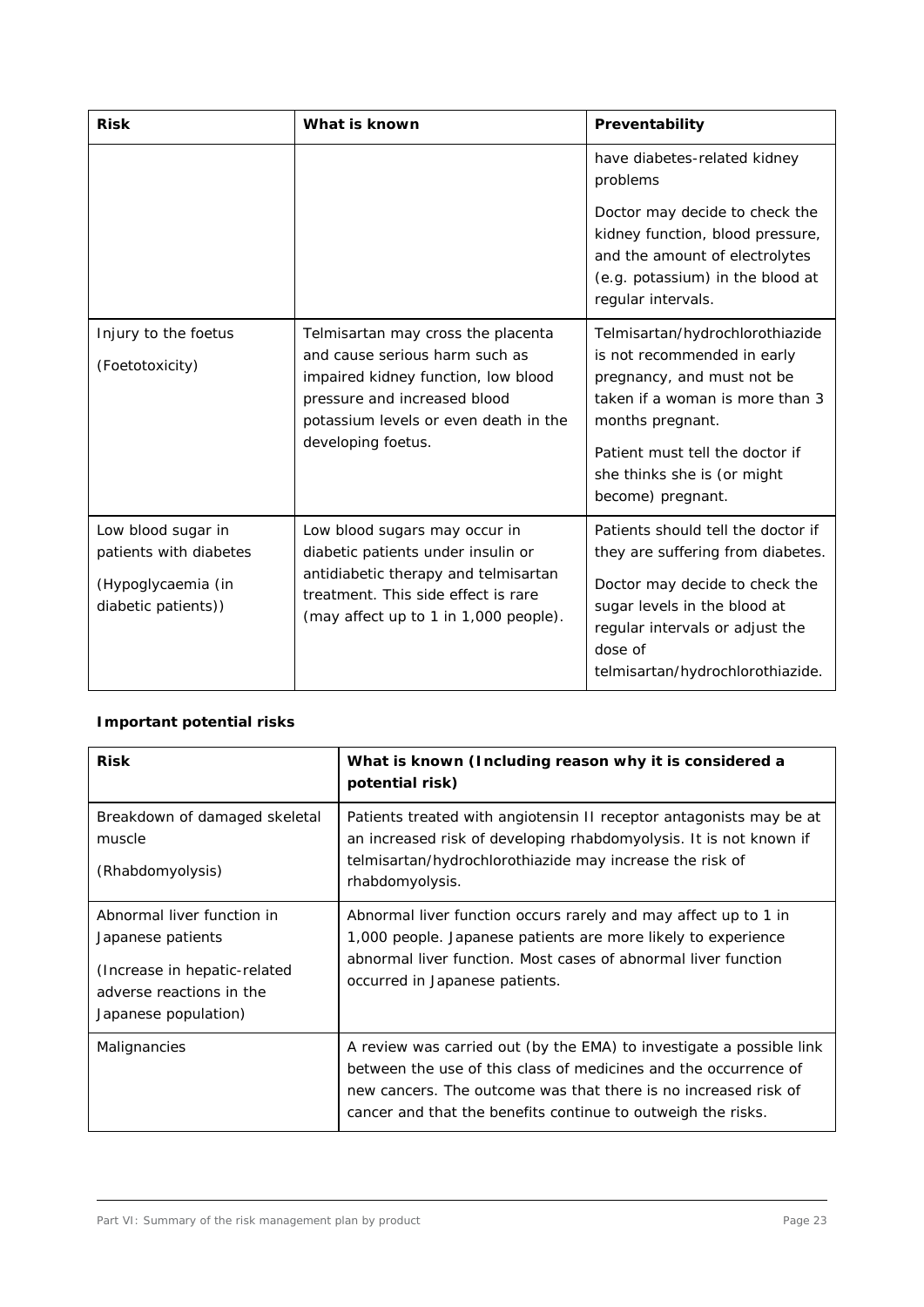## *VI.2.5 Summary of risk minimisation measures by safety concern*

All medicines have a Summary of Product Characteristics (SmPC) which provides physicians, pharmacists and other health care professionals with details on how to use the medicine, the risks and recommendations for minimising them. An abbreviated version of this in lay language is provided in the form of the package leaflet (PL). The measures in these documents are known as routine risk minimisation measures.

This medicine has no additional risk minimisation measures.

## *VI.2.6 Planned post authorisation development plan*

Not applicable. There are no studies in the post authorisation development plan.

#### *VI.2.7 Summary of changes to the risk management plan over time*

| <b>Version</b> | Date                | <b>Safety Concerns</b>                                                                                                                                                                                                                                                                                                                                                                                                                                                                                                                                                                                                                                        | Comment                                                                                                                         |
|----------------|---------------------|---------------------------------------------------------------------------------------------------------------------------------------------------------------------------------------------------------------------------------------------------------------------------------------------------------------------------------------------------------------------------------------------------------------------------------------------------------------------------------------------------------------------------------------------------------------------------------------------------------------------------------------------------------------|---------------------------------------------------------------------------------------------------------------------------------|
| 1.0            | <b>Under Review</b> | Important identified risks:<br>Sepsis<br>$\bullet$<br>Renal dysfunction as consequence of<br>$\bullet$<br>dual RAAS blockade<br>Foetotoxicity<br>$\bullet$<br>Hypoglycaemia<br>$\bullet$<br>Drug interactions with medicinal<br>$\bullet$<br>products that may induce<br>hyperkalaemia or hypokalaemia<br>Important potential risks:<br>Increase in hepatic-related adverse<br>$\bullet$<br>reactions in the Japanese population<br>Rhabdomyolysis<br>$\bullet$<br>Interstitial lung disease<br>$\bullet$<br>Severe cutaneous reactions<br>$\bullet$<br>Suicide/self-injury<br>$\bullet$<br>Malignancies<br>$\bullet$<br><b>Missing information:</b><br>None. | Not applicable.                                                                                                                 |
| 1.1            | 17 Dec 2013         | <b>Important identified risks</b><br>Sepsis<br>$\bullet$<br>Renal dysfunction as consequence of<br>$\bullet$<br>dual RAAS blockade<br>Foetotoxicity<br>$\bullet$<br><b>Important potential risks</b><br>Increase in hepatic-related adverse<br>$\bullet$<br>reactions in the Japanese population<br>Rhabdomyolysis<br>$\bullet$<br>Interstitial lung disease<br>$\bullet$<br>Severe cutaneous reactions<br>$\bullet$<br>Suicide/self-injury<br>Malignancies<br>$\bullet$                                                                                                                                                                                      | Safety concerns are<br>sorted based on the<br>RMS Day 180 Updated<br><b>Assessment Report</b><br>(FR/H/532-534/001-<br>$003$ ). |

**Table 3.** Major changes to the Risk Management Plan over time